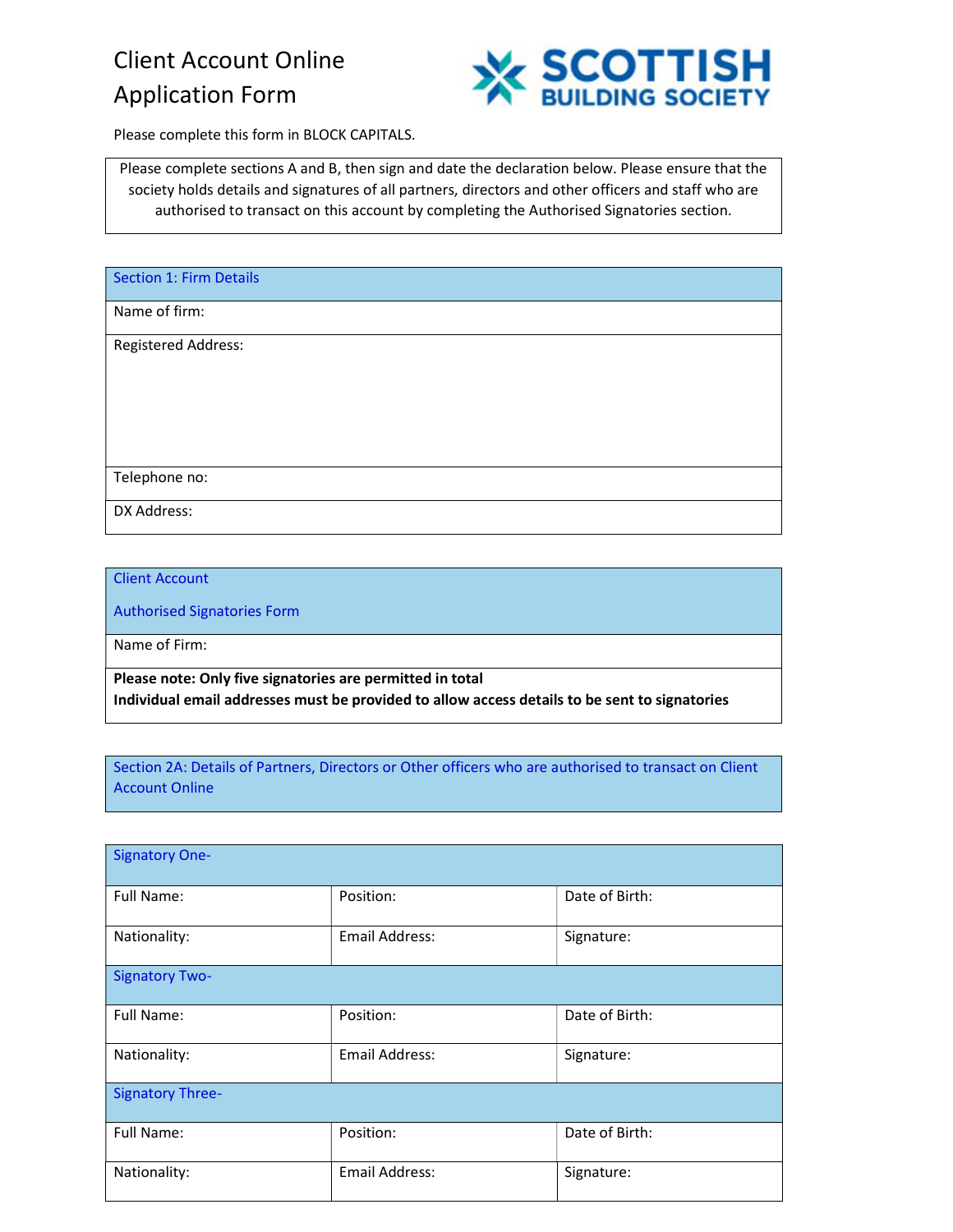| Section 2B: Details of STAFF other than Partners, Directors or Other Officers who are authorised to<br>transact on Client Account Online |                                                                                                      |                         |  |  |  |  |  |
|------------------------------------------------------------------------------------------------------------------------------------------|------------------------------------------------------------------------------------------------------|-------------------------|--|--|--|--|--|
| <b>Signatory One-</b>                                                                                                                    |                                                                                                      |                         |  |  |  |  |  |
| Full Name:                                                                                                                               | Position:                                                                                            | Date of Birth:          |  |  |  |  |  |
| Nationality:                                                                                                                             | Email Address:                                                                                       | Signature:              |  |  |  |  |  |
| <b>Signatory Two-</b>                                                                                                                    |                                                                                                      |                         |  |  |  |  |  |
| <b>Full Name:</b>                                                                                                                        | Position:                                                                                            | Date of Birth:          |  |  |  |  |  |
| Email Address:<br>Nationality:<br>Signature:                                                                                             |                                                                                                      |                         |  |  |  |  |  |
| <b>Signatory Three-</b>                                                                                                                  |                                                                                                      |                         |  |  |  |  |  |
| Full Name:                                                                                                                               | Position:                                                                                            | Date of Birth:          |  |  |  |  |  |
| Nationality:                                                                                                                             | Signature:                                                                                           |                         |  |  |  |  |  |
| Section 3: Expected account activity                                                                                                     |                                                                                                      |                         |  |  |  |  |  |
| How often do you expect to use the account?                                                                                              |                                                                                                      |                         |  |  |  |  |  |
| One off lump sum<br>Monthly                                                                                                              | Quarterly                                                                                            | Half-yearly<br>Annually |  |  |  |  |  |
| excluding your initial deposit, during a typical year:                                                                                   | Please tick the box which most accurately reflects the anticipated turnover of this deposit account, |                         |  |  |  |  |  |
| Less than £20,000                                                                                                                        | £20,000-£50,000<br>£50,000-£100,000                                                                  | £100,000-£250,000       |  |  |  |  |  |
| Over £250,000 approximate amount                                                                                                         |                                                                                                      |                         |  |  |  |  |  |

Declaration:

I/We declare that the above noted firm is registered with the Law Society of Scotland at the registered address given on this application.

I/We declare that I/We are a corporate body or an unincorporated body

I/We declare that all accounts held through Client Account Online will be held by me/us as a trustee for a named client

I/We confirm that I/we have been made aware of and fully understand the Terms and Conditions of the Client Account Online.

| Signatures confirmed by Partner/Director of Firm: |
|---------------------------------------------------|
| <sup>'</sup> Signed:                              |
| Date:                                             |